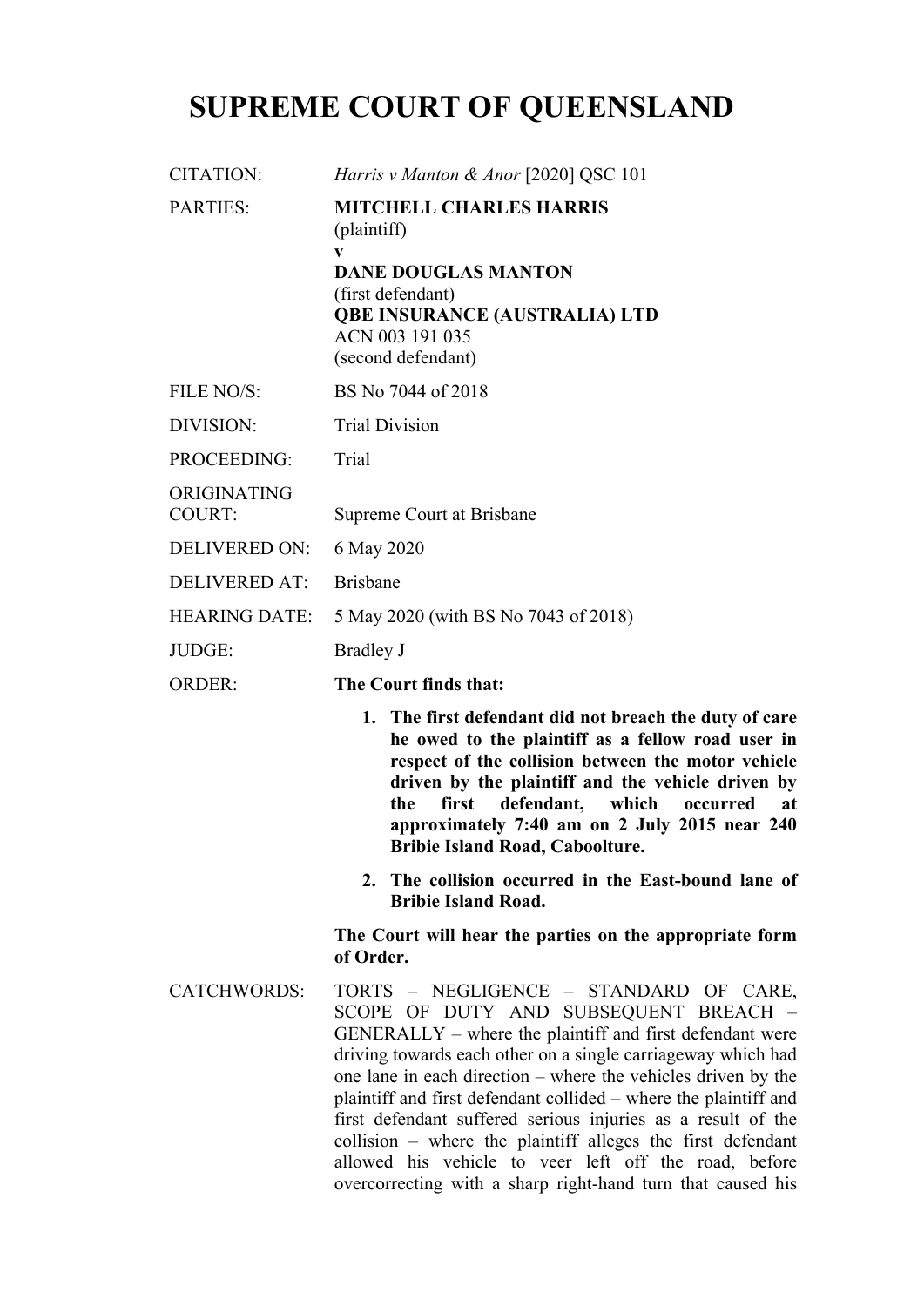vehicle to travel across the centre line of the road and collide with the plaintiff's vehicle – whether the collision occurred as a result of the first defendant's negligence – whether the first defendant breached the duty of care he owed to the plaintiff as a fellow road user COUNSEL: M T O'Sullivan for the plaintiff in BS No 7044 of 2018 G C O'Driscoll for the defendants in BS No 7044 of 2018 B F Charrington, with B M Wessling-Smith, for the plaintiff in BS No 7043 of 2018 R Morton for the defendants in BS No 7043 of 2018

SOLICITORS: Everingham Lawyers for the plaintiff in BS No 7044 of 2018 Barry Nilsson for the defendants in BS No 7044 of 2018 Revolution Law for the plaintiff in BS No 7043 of 2018 McInnes Wilson for the defendants in BS No 7043 of 2018

- [1] On 2 July 2015, shortly before 7:20 am, the plaintiff Mitchell Harris left his home at Banksia Beach on Bribie Island to make his usual weekday morning trip to work in Caboolture. He was driving his dark grey single cab Mazda Utility with a silver tray and registration number MCH 97 (the **Utility**). About an hour earlier, the first defendant Dane Manton had left his home at Daisy Hill, driving his white Mitsubishi Pajero Wagon with registration number 458 GLW (the **Pajero**). He dropped his children at pre-school care and made his way North for a second day installing "pebblecrete" for a swimming pool on Bribie Island.
- [2] At about 7:40 am, Mr Harris was travelling West along Bribie Island Road. Also travelling West were Lynette Walsh and Graeme Creighton. At the same time, Mr Manton was travelling East on the same stretch of road. Also East-bound were Kylie McGinn, Wendy Spicer and Katrina Hardy.
- [3] As the cars approached each other, the East-bound line-up was Mr Manton, followed by Ms McGinn, then Ms Spicer and then Ms Hardy. Coming from the East to the West was Ms Walsh, followed by Mr Harris and then Mr Creighton. The timing of their respective trips to work resulted in each of these persons being a witness to the collision between the Pajero driven by Mr Manton and the Utility driven by Mr Harris. These reasons concern the respective liability of Mr Manton and Mr Harris for that accident.

#### **Facts and matters not in dispute**

- [4] On 22 April 2020, the parties filed a list of facts or matters that are not in dispute and of which proof is not required for the purpose of the proceeding. Amongst the matters are the following:
	- (a) Mr Manton owed a duty to other road users, including Mr Harris, to take reasonable care to avoid a foreseeable risk of injury to those other road users having regard to the probability of injury occurring if care was not taken, the likely seriousness of injury and the burden of taking reasonable care to avoid the risk of injury;
	- (b) The second defendant is the insurer of the Pajero driven by Mr Manton; and
	- (c) The collision between the Pajero and the Utility was not caused by a mechanical defect in either vehicle.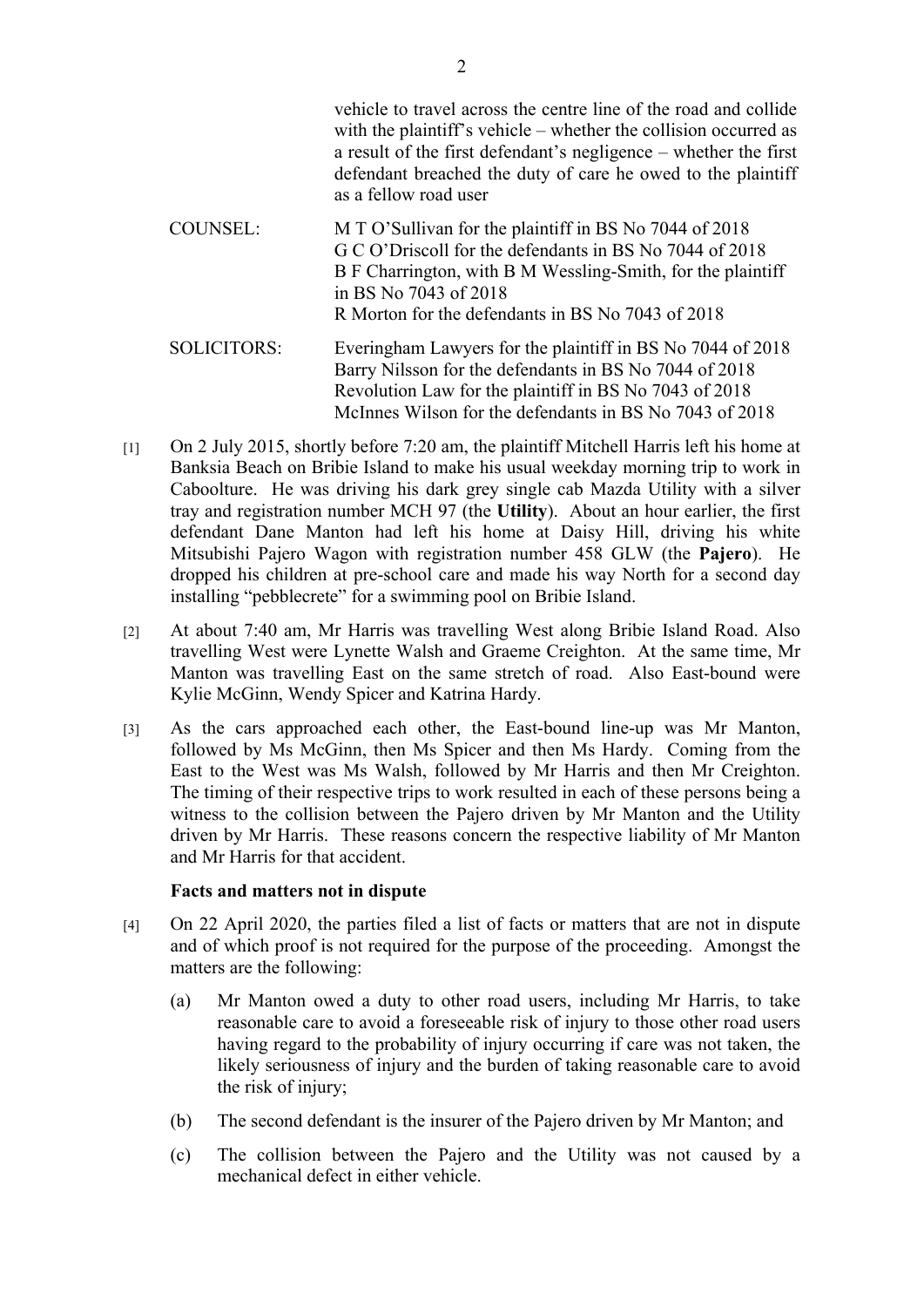### **Orders and directions**

[5] On 5 May 2020, this proceeding and Brisbane Supreme Court proceeding 7043 of  $2018$  were heard together in relation to the issue of liability only.<sup>1</sup> At the outset of the hearing, by consent of all parties, I directed that the evidence given in each proceeding would stand as evidence in the other proceeding, so that each party could rely on the evidence given, whether in this or the other proceeding.

#### **Facts and matters not challenged at the hearing**

[6] The unchallenged evidence given by the various eyewitnesses establishes the following. The Pajero and the Utility collided near the driveway to 240 Bribie Island Road, Caboolture. The impact caused the lighter Utility to become airborne and fly backwards across the East-bound lane, land on the sealed shoulder of the roadway and continue East-North-Eastward until it came to rest in the ditch along the Northern side of the road corridor, almost parallel to the roadway with its front pointed towards Caboolture in the West. The rear wheels of the heavier Pajero, were lifted off the bitumen and the vehicle spun in an anti-clockwise direction around the impact, coming to rest across the West-bound lane with its front pointing North-North-Eastwards.

## **Photographs**

- [7] The resting positions of the two vehicles are amply documented by 63 photographs, taken by the Queensland Police Service (**QPS**) Traffic Accident Investigation Team, under the supervision of Senior Constable Barry Griffin, and four overhead photographs taken by a QPS drone.
- [8] The photographs also show the cars driven by Ms Walsh and Mr Creighton, who respectively stayed to attend to the immediate needs of Mr Manton and Mr Harris, who were severely injured in the collision.
- [9] Some of the photographs show about 12 gouge marks in the bitumen on the Eastbound lane<sup>2</sup> and a single scrape mark on the bitumen shoulder of the East-bound side of the roadway.<sup>3</sup> The photographs were tendered by consent and short oral evidence was given by Senior Constable Griffin.
- [10] The scrape mark leads in the direction of the Utility. According to Senior Constable Griffin, it is shallower than the gouge marks. The most likely cause was the Utility landing in that area and a part of it scraping across the bitumen shoulder as it travelled towards its resting place.
- [11] The gouge marks are deeper and track "L" or "V" shapes into the bitumen. In evidence not challenged, they were caused by the impact of what Senior Constable Griffin called the "undercarriage" of a vehicle on the road. He drew a sketch of the accident site and marked the area where the gouge marks were found as "AOI", meaning area of impact. The officer was not called as an expert witness and so the conclusion he drew (in both senses of the word) is not evidence that the gouge marks identify the point where the two vehicles collided. The gouge marks were

<sup>1</sup> This was pursuant to the Order of Martin J made on 15 November 2018.

<sup>2</sup> These include photographs 23, 36, 41 and 51 to 54.

<sup>3</sup> This appears in photographs 40 and 55, amongst others.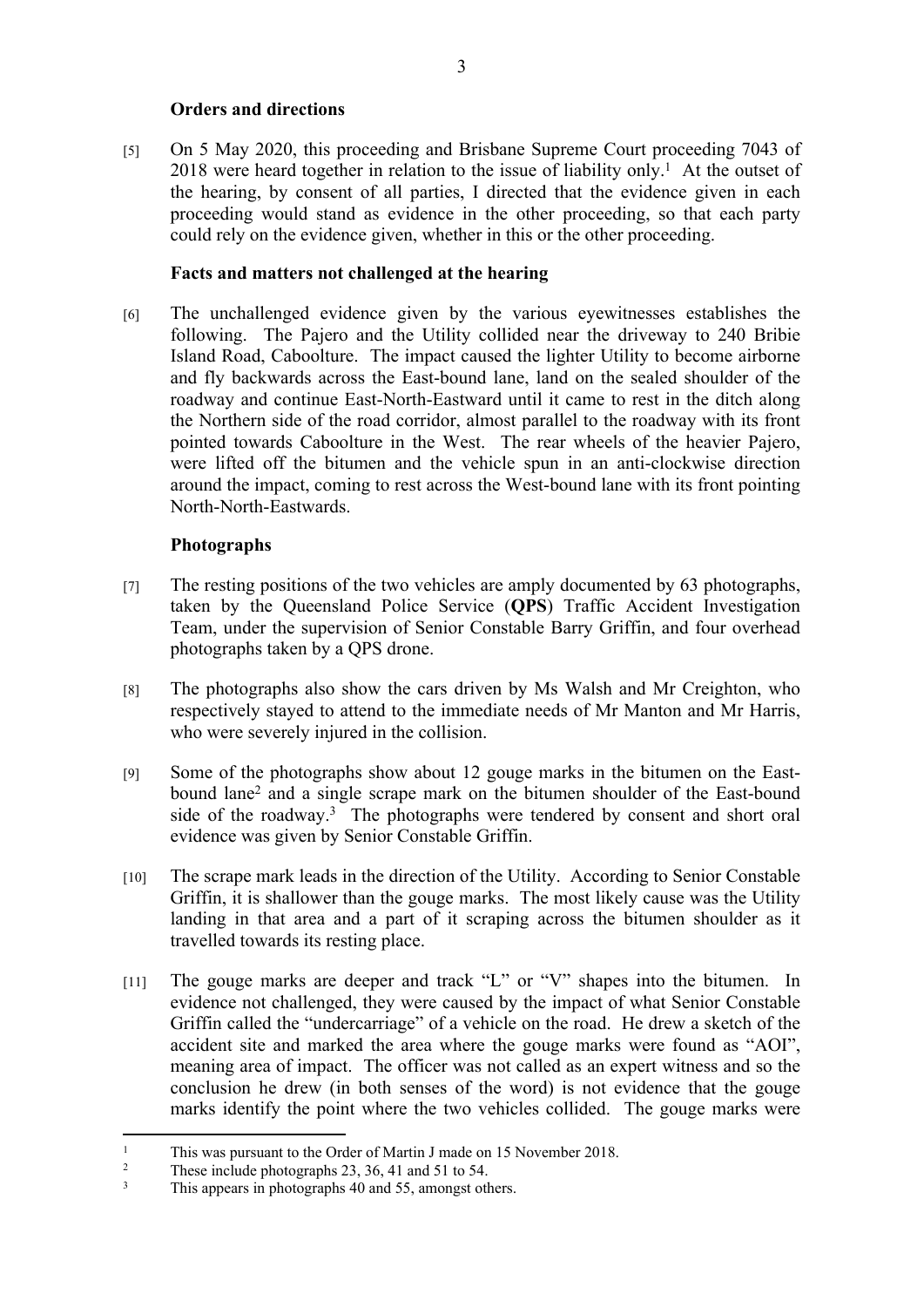entirely within the East-bound lane with none in the West-bound lane and none near the broken white line marking boundary of the East-bound and West-bound lanes.

[12] Most of the debris from the accident, also captured in the photographs, is spread East of the gouge marks and across both lanes.

#### **The eyewitnesses**

[13] Each of eyewitnesses was called to give evidence, with the exception of Ms Spicer.<sup>4</sup> Owing to a health condition, Ms Spicer was unable to give evidence. Two statements by her were tendered and admitted, by consent, pursuant to s 92 of the *Evidence Act* 1977 (Qld).

### *Ms Walsh*

- [14] Ms Walsh gave evidence by video, from the Bundaberg Courthouse. She was driving West-bound in a silver RAV4. There was no car in sight in front of her on the road. The Utility was immediately behind her at a distance of about one car length. Ms Walsh was confident she was travelling at 100 kilometres per hour, as she had the car's cruise control operating. Ms Walsh noticed the Utility appear in her driver's side mirror as it pulled out suddenly, "as though it was going to pass me". She said the Utility was moving to the right and "pointed out towards the middle of the road". While giving this evidence, Ms Walsh used her hands to indicate the angle of the Utility, maintaining the gesture while saying the Utility was not parallel with her car. Ms Walsh agreed that at the time she saw the Utility pull out to her right, there were many cars approaching in the East-bound lane so there was no opportunity really for the Utility to overtake her car successfully.
- [15] Ms Walsh said she then looked in the rear-view mirror and saw the two vehicles collide and "go up in the air". Ms Walsh looked ahead, slowed her car, pulled up on the left side of the road and reversed her car to park closer to the scene of the collision. She walked near to the Pajero, where she saw a man lying on the road.

## *Mr Harris*

[16] Mr Harris gave evidence by telephone. He had no recollection of events between leaving his home on the morning of the accident and being attended by Mr Creighton while trapped in the Utility after the accident.

## *Mr Creighton*

- [17] Mr Creighton gave evidence by video, using his mobile telephone. He said he was driving a Nissan Navara, about 100 metres or yards behind the Utility. There was no other vehicle between the two. He also was travelling from Banksia Beach to Caboolture for work.
- [18] At the outset of his evidence, Mr Creighton noted that the accident happened nearly five years ago and that his recollection was therefore not very fresh.

<sup>4</sup> Mr Manton's counsel called Mr Manton, Ms Walsh, Ms McGinn, and Ms Hardy. Mr Harris' counsel called Mr Harris, and Mr Creighton.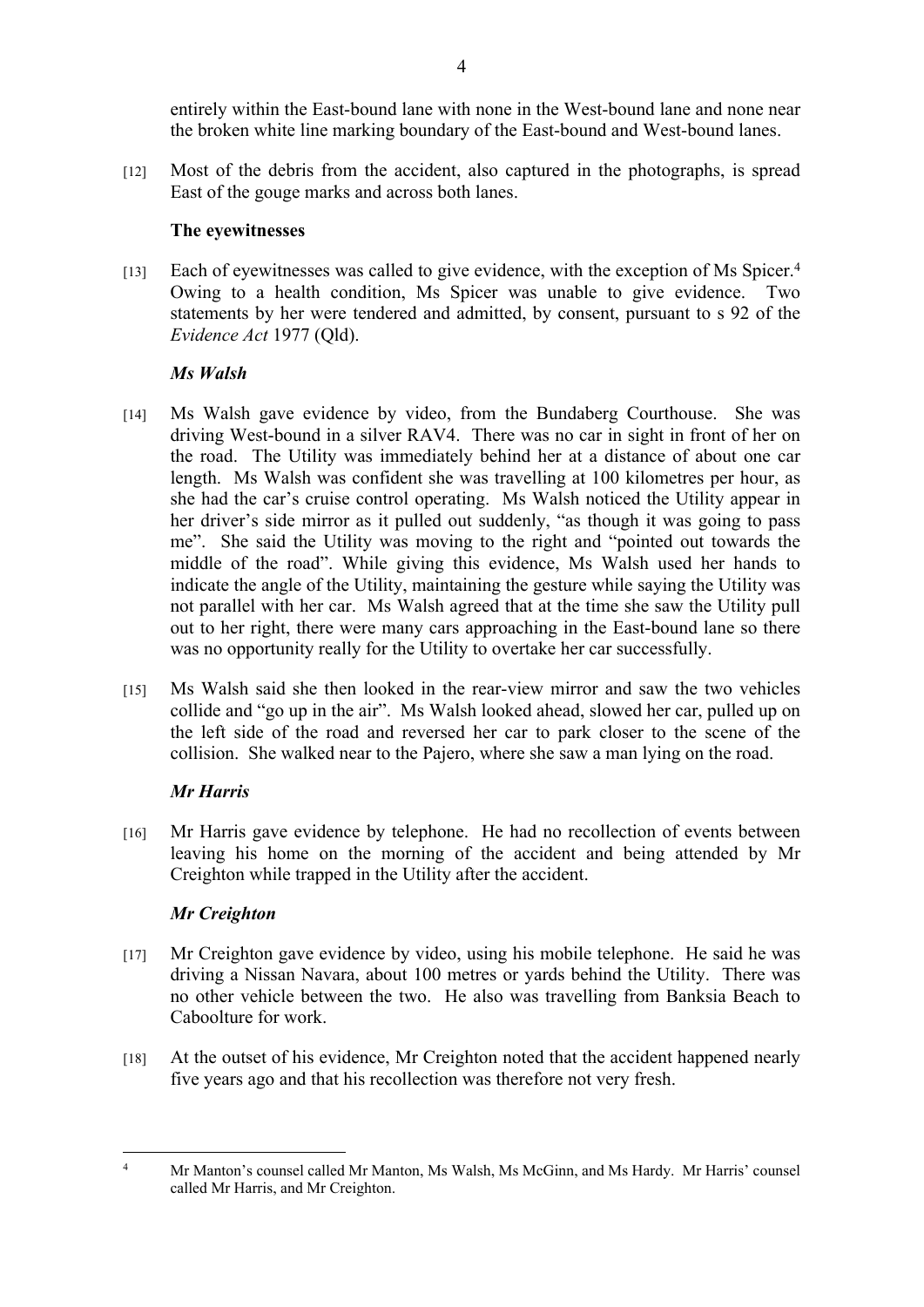- [19] According to Mr Creighton, just prior to the accident, he noticed a white Pajero in the East-bound lane with its two left-hand wheels off the road. He said the car "came back onto the road … towards the centre of the road". He saw the collision; and saw the Pajero spin and the Utility "forced backwards … off the road at great speed". He said he had last seen the Utility on its impact with the Pajero. He thought the Utility was "in my lane", but could not be sure "due to the road not having a centre-line in the impact area". He thought the collision happened in "approximately the centre of the road". He repeated that in the impact area there was no centre line marked on the road.
- [20] Mr Creighton pulled up close to the scene. He saw the Pajero driver open the door of the car and stumble onto the road. He then heard the Utility driver calling for help, saying he was trapped in the car. Although Mr Creighton was not asked about it, Mr Harris had given evidence, which was not disputed, that Mr Creighton went to his aid, covered his leg injuries and comforted him until the ambulance officers arrived.
- [21] When asked in cross-examination about his observations of the Utility immediately before the accident, Mr Creighton's answers were testy and evasive. At first, he said, repeatedly, "I can't recall". Then he said did not see any movement of the Utility. When pressed, he explained "I'm going directly off my statement at the time" and that as per his statement, he cannot "recall any other vehicles involved in this incident".
- [22] At this point, Mr Creighton accepted that he had been looking at the statement for the purpose of giving his evidence at the hearing. He accepted he had not been giving evidence from any independent recollection of the events. Further tested about any memory of the Utility's movements, he said he did not see the Utility as he was looking at the farm house on the Southern side of the roadway at the time. Still further pressed to explain, he said:

"I do not recall. I'll stand by my statement … what I saw was written in my statement … I don't know where the Utility was prior to the accident, because I wasn't looking at the Utility. I was looking at the farm house ... I'm not saying any more ... I'm not offering any more information"

[23] Mr Creighton had drawn two sketches, which were tendered. He did not say when they were drawn or for what purpose. Mr O'Sullivan told the court they had been given to him that morning. They are not to any scale – although the roadway is the same in each, one shows the Pajero about three times larger than in the other, so that it is spread off the road on the left-hand side. The other shows both vehicles, with the smaller Pajero turned at an angle across the East-bound lane.

#### *Mr Manton*

[24] Mr Manton gave evidence in person in the courtroom. He described driving the Pajero along Bribie Island Road at about 80 kilometres per hour, which he thought at the time was the speed limit. There were vehicles in front of him and behind him in the East-bound lane. He said the car immediately in front of him was about four car lengths ahead. He recalled the Utility in the West-bound lane came sharply across and struck the front of his vehicle. He thought it happened very quickly, in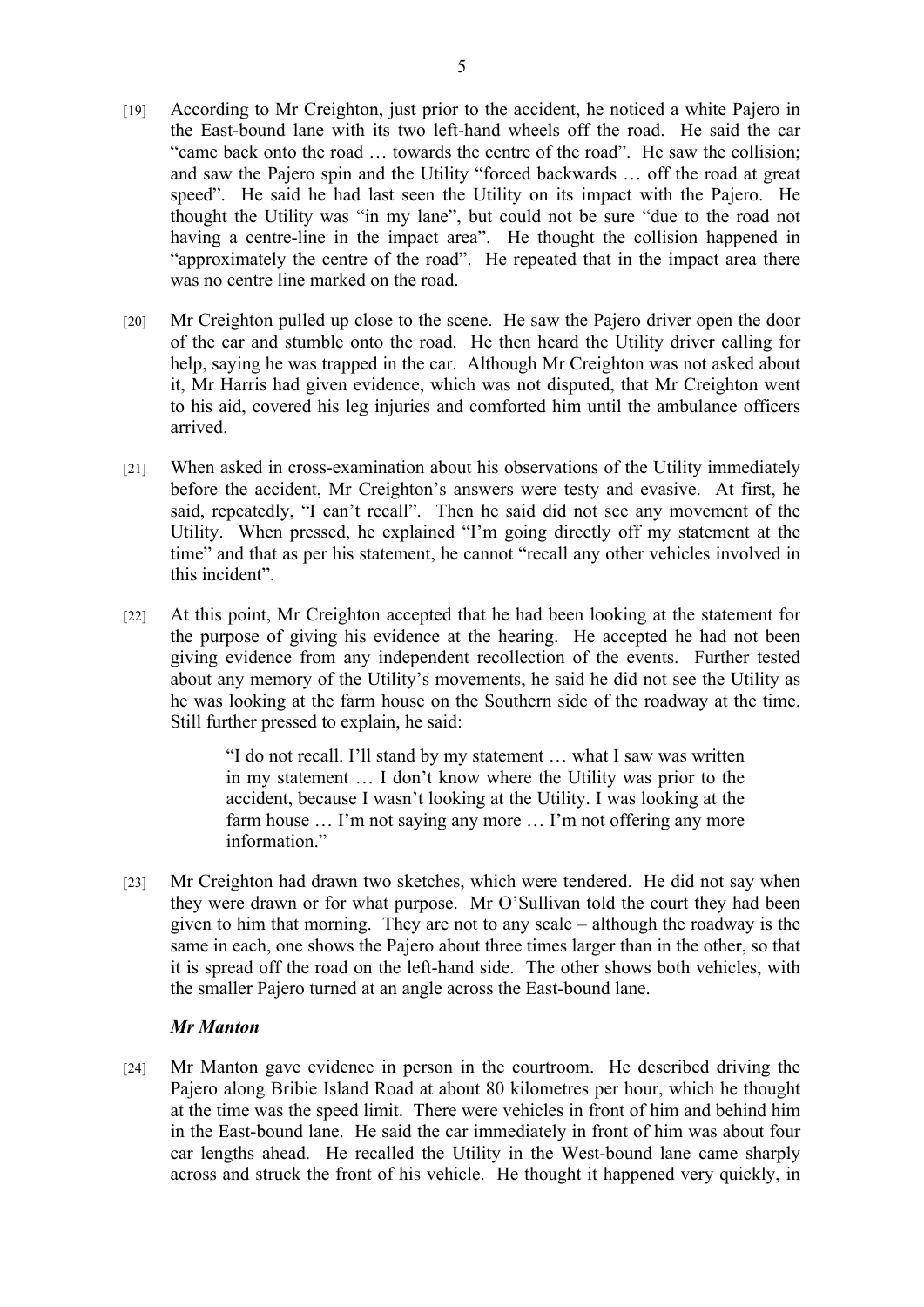about one second. He had no time to react or apply the brakes. He said he was in his lane and had not changed direction. He recalls that the back of the Pajero "went up" and the car spun around in an anti-clockwise direction. He remembered looking down at the road briefly for a second as the back of the car was up as it spun around. He said the car then "landed and dribbled back a bit". Mr Manton thought the point of contact with the Utility was in about the middle of the front of the Pajero.

[25] Mr Manton said the airbags went off in the Pajero and he had an instinct to get out of the car straight away. He opened the door and slid out, but, when he attempted to walk, his legs "just gave out" and he fell on the bitumen roadway. He later understood he had suffered multiple breaks and injuries to his foot, ankle, knee, legs, vertebrae and ribs.<sup>5</sup> At this point he felt great pain in his legs, "like someone was pouring lava on my legs". He agreed he was screaming about his legs while collapsed on the road and that he also said "What happened?" a number of times. Mr Manton said he was asking the latter question because he didn't understand what caused the Utility to cross the centre line of the road into the East-bound lane.

### *Ms McGinn*

- [26] Ms McGinn gave evidence by video from the Pine Rivers Magistrates Court. She said she was driving her black Ford Focus sedan in the East-bound lane towards her workplace on Bribie Island. She had dropped her daughter at childcare. The weather was fine. Ms McGinn was wearing sunglasses and had her sun visor down, which is her habit. She said there were no visibility issues driving East at that time. A couple of car lengths in front of Ms McGinn's car was a silver Honda SUV, also travelling East. A couple of car lengths ahead of it was the Pajero. She estimated she was about 100 metres behind the Pajero at this time. She did not agree the SUV had obscured her view of the Pajero. She was able to say her speed was 100 kilometres per hour, as she had just activated the cruise control for that speed. She looked up from the speedometer on her dashboard and within a couple of seconds she saw the collision between the Pajero and the Utility. She recalled the Utility "swerved quickly" and was "coming into our lane" in a "sharp manoeuvre", which she agreed was not an overtaking manoeuvre.
- [27] Upon impact, she saw the Pajero spin across to the other side of the road (the Westbound lane) and the Utility "flew up in the air and landed in the gutter".
- [28] Ms McGinn applied her brakes and came to a stop on the road near where the Utility had landed. She stayed for a few seconds and then heard a woman in a car in front of her screaming for someone to call for help. She also heard the Pajero driver, Mr Manton, calling out in pain and asking, "What happened?"

#### *Ms Spicer*

- [29] A short handwritten statement that Ms Spicer signed at 8:00 am on the day of the accident and a longer typed statement, dated 1 September 2015, were tendered.
- [30] In the statement, signed within about 15 minutes of the collision, Ms Spicer said:

<sup>5</sup> As the hearing was concerned with liability only, this evidence was not relied upon to prove any specific injury.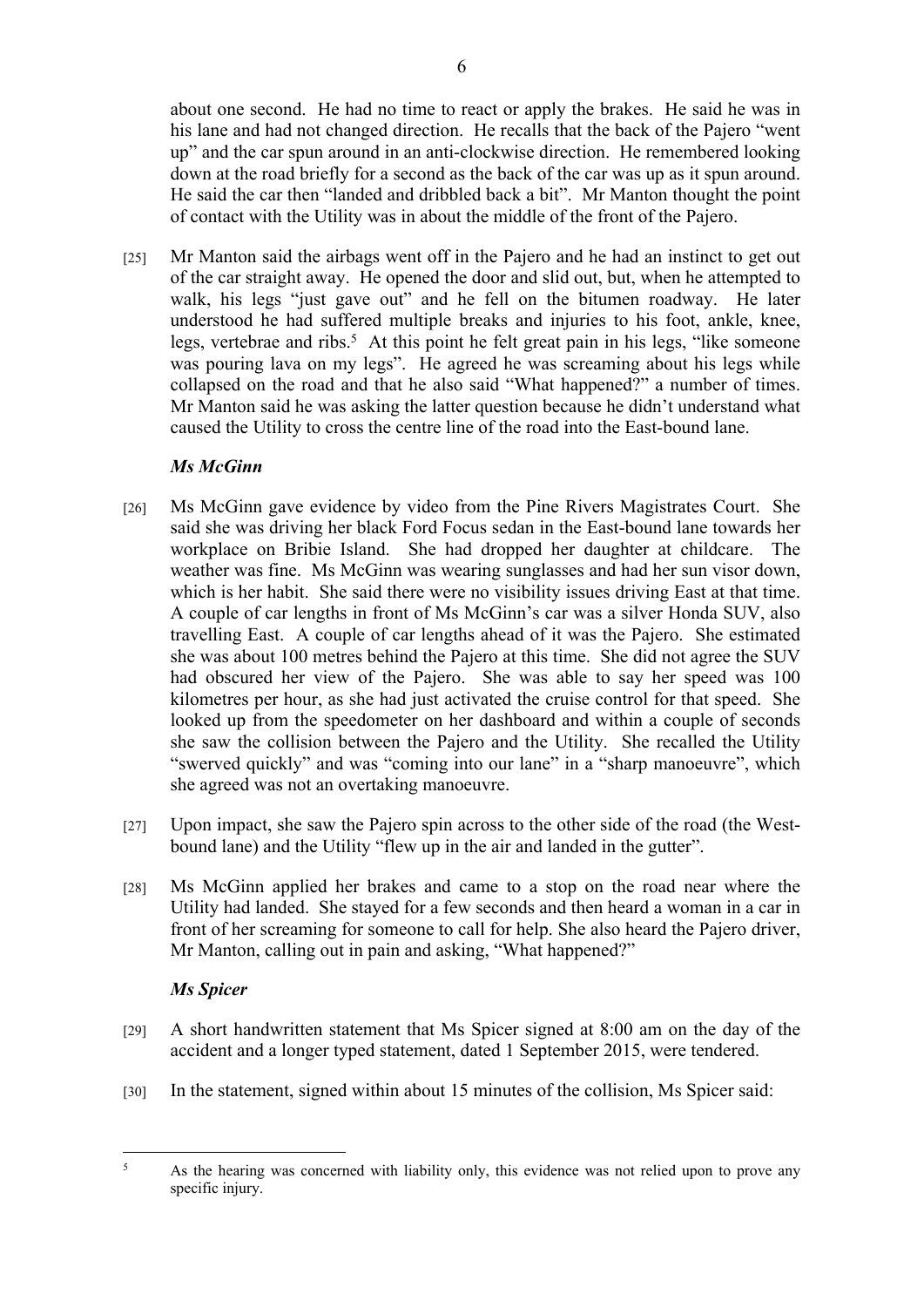"I was travelling behind the Pajero. I was heading in a West Easterly direction to Bribie Island. All I was heard was a big bang. I didn't see anything lead up to it. I have seen the ute go up in the air and bits and pieces everywhere. The ute was travelling West. I have got out and called 000."

- [31] The note is brief, almost contemporaneous and included corrections indicating Ms Spicer gave some consideration to its correctness.
- [32] In her later typed statement, Ms Spicer said:

"I don't know what happened but recall thinking to myself that the guy in the Pajero appeared to be drifting over his lane towards the centre line. I don't know if he actually crossed the line or not. I was not really paying that much attention.

The next thing I heard was a very loud bang, and stuff went flying everywhere.

At this point I saw a utility flying off in the air to my left which is on the northern side of Bribie Island Road. The Pajero spun around and ended up across the centre line facing a general north easterly direction towards the utility.

I stopped my car and went to see if I could assist. I saw the young male driver of the utility was trapped and there were about 3 other males about to attend to him. One of these males said we will look after him you can call "000".

I called "000" and advised them of the crash.

I don't recall seeing the driver of the Pajero but I remember hearing him screaming out in pain. A short time later police arrived and I provided a version of what I saw.

I recall the weather at the time to be fine, dry and visibility was ok but the sun was a bit low but not low enough to cause any problems."

[33] As noted, owing to her medical condition, Ms Spicer was not called or crossexamined at the hearing.

#### *Ms Hardy*

- [34] Ms Hardy also gave evidence by video from the Pine Rivers Magistrates Court. She said she was driving a white Mazda 2 Hatchback East-bound towards Bribie Island. Ms Hardy thought she was driving at about 90 kilometres per hour, as she had just entered the 100 kilometre per hour zone. About two to three car lengths ahead of her was a white Pajero, also travelling in the East-bound lane. Ms Hardy said the Pajero seemed to be driving in the centre of the East-bound lane. She estimated there was almost a metre between the right-hand side of the Pajero and the broken white centre line markings. She did not see it move within the lane and did not see its brake lights come on.
- [35] Immediately prior to the collision, Ms Hardy said she saw the Utility cross the dividing line and "enter our lane of traffic". She said she saw it "veer sharply" as it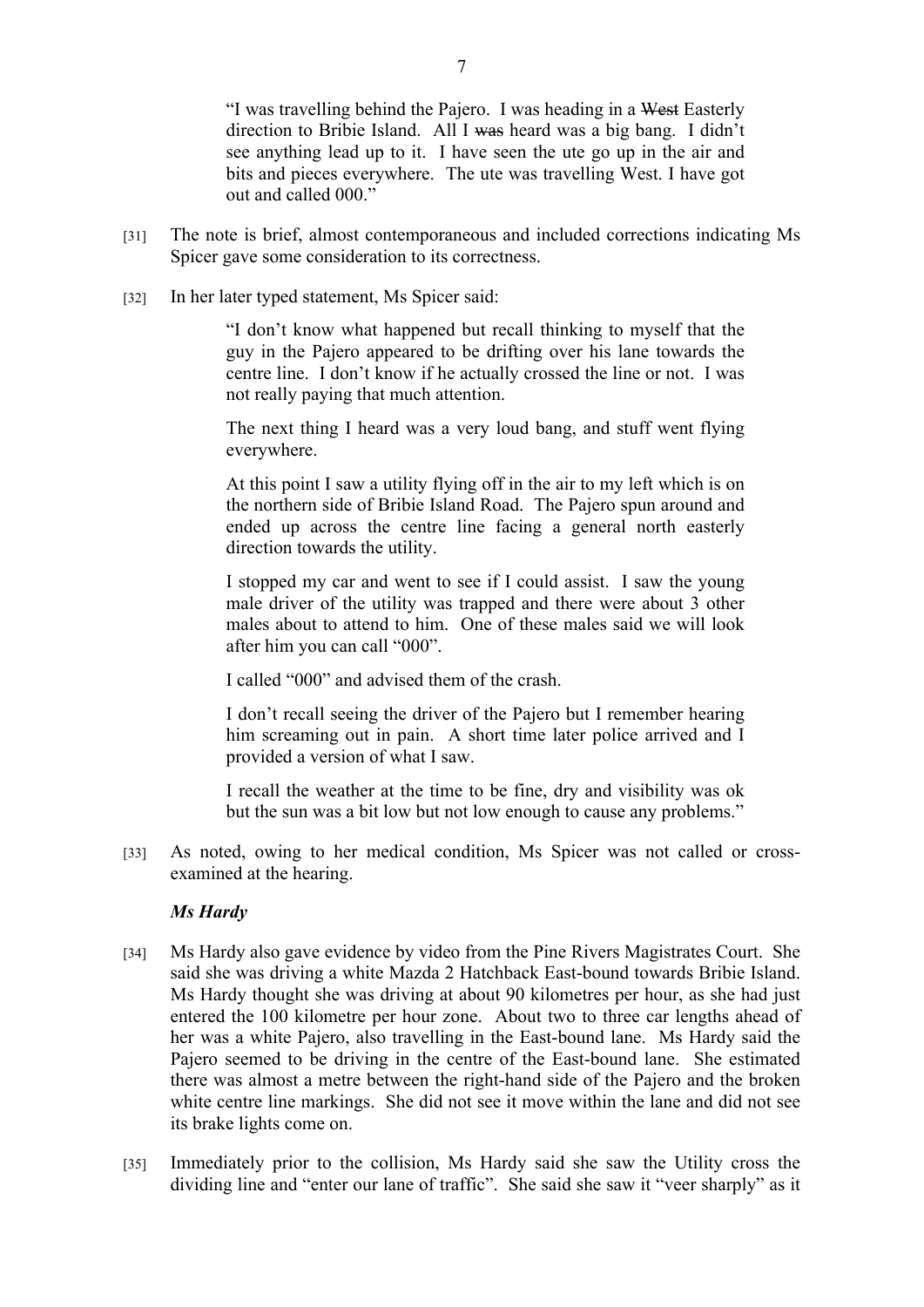did so. She described the movement of the Utility as "too sudden and sharp to be overtaking". It hit the Pajero "almost head-on" in the centre of the East-bound lane. She saw the Utility leave the road and the Pajero "spin in the middle of the road until it came to a stand-still".

[36] Ms Hardy pulled her car to a stop within metres of the Pajero. She satisfied herself that it was safe to move her car and then drove across the road and parked in the driveway of a nearby house. She did this because she knew emergency services would need to be able to access the scene. She saw the Pajero driver was out of his vehicle and lying on the ground. He was calling out, saying he had pain in his legs and asking, "What happened?"

#### **Consideration of the evidence**

- [37] Mr O'Sullivan, for Mr Harris, submitted that the gouge marks on the road surface did not indicate the point of collision, but were rather made by the Utility landing on the road after the collision. If the Utility (or the Pajero) had landed where the gouge marks are, then one would expect debris from the impact to be spread in most directions from the gouge marks. Almost all the debris is spread to the East. Nothing on the road surface indicates a collision point to the West of the gouge marks, from which point the Utility could have travelled airborne to land and create the gouge marks. It is highly improbable that the Utility collided with the Pajero to the East of the gouge marks, became airborne, landed where the gouge marks appear and then reversed its direction to travel back East-ward to its resting place off the roadway.
- [38] The respective resting places of the two vehicles shown in the photographs make it improbable that the gouge marks could have been caused by the Utility landing on the roadway. The more likely scenario is that, as the rear of the Pajero lifted off the ground at the point of impact, the front of the vehicle gouged the road surface before the forward momentum spun the whole vehicle, led by its airborne rear, in an anti-clockwise direction and pivoting away from where its front had scarred the bitumen. A number of the gouge marks track an "L" or "V" shape indicating such movement by the front underside of the Pajero against the bitumen surface. Just as the greater momentum of the Pajero pushed the Utility back to the East, it would likely have driven the associated debris in the same direction.
- [39] It follows that from the photographic evidence it is more likely that the collision between the two vehicles occurred at about the point where the gouge marks appear in the road. That is entirely within the East-bound lane of the road.
- [40] Mr O'Sullivan also sought to draw from the QPS photographs an inference that the Pajero must have crossed into the West-bound lane and collided with the Utility. He contended that the photographs appeared to show greater damage to the passenger side of the Utility and to the driver's side of the Pajero. Such a contention is not obvious from the images, which show the front of each vehicle with very extensive damage.
- [41] Neither party called any expert evidence about the collision. I do not draw any conclusion from the photographs of the vehicles as to the parts of each vehicle that came into contact in the collision.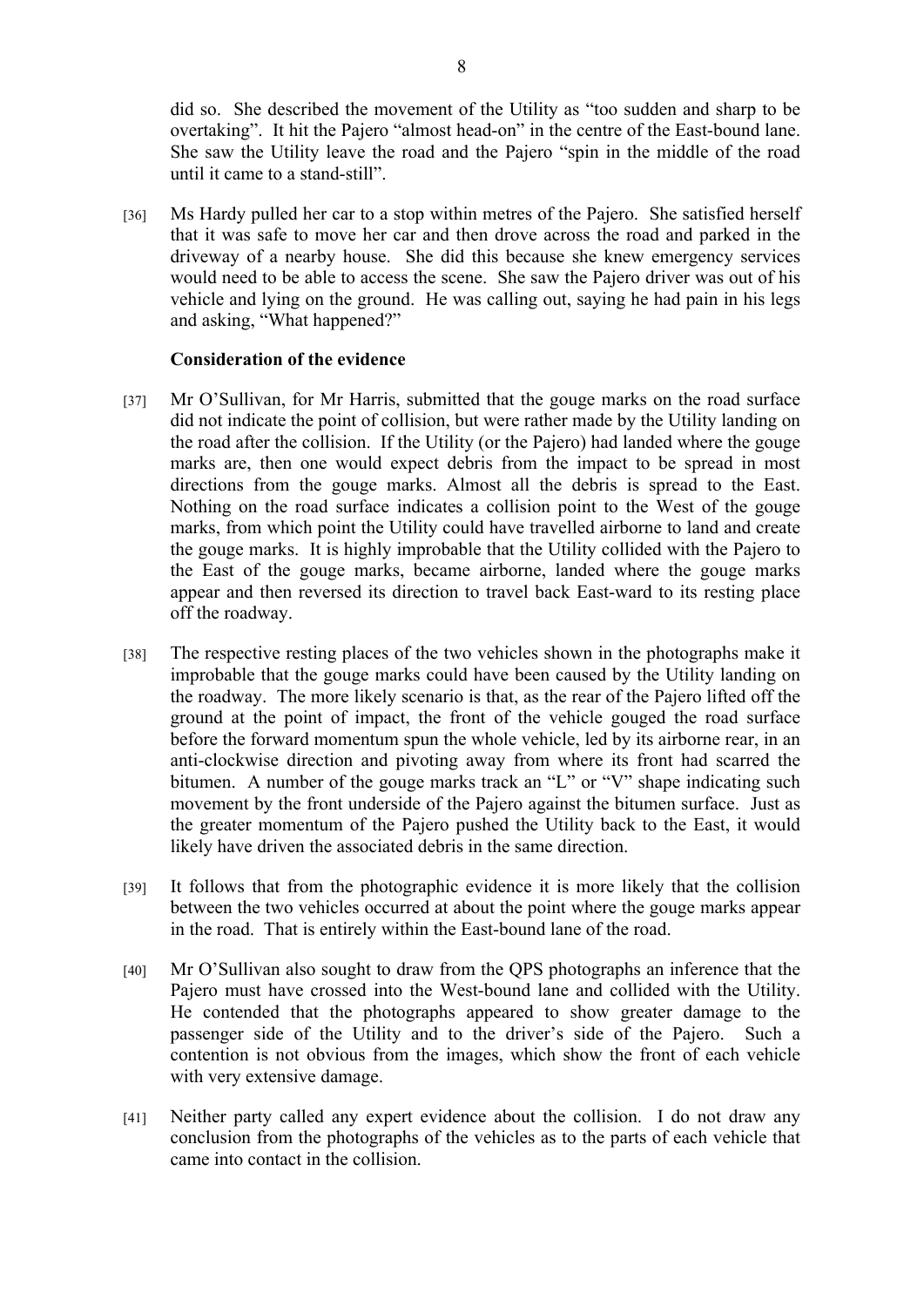- [42] The evidence of Ms Walsh, Mr Manton, Ms McGinn and Ms Hardy was clear and consistent in all material respects with each other. It was also consistent with the gouge marks, the scrape mark, the distribution of debris and the resting places of the two vehicles, as shown in the QPS photographs. None had made a prior inconsistent statement. Each appeared to give their evidence frankly, without evasion and, when asked, was willing to consider an alternative possibility and respond thoughtfully to it, apparently drawing on a recollection of the day in question. There were imperfections in the recollection of each of them, but no more than might be expected of an event that occurred five years ago and was over in a matter of seconds.
- [43] I do not accept Mr O'Sullivan's submission that Mr Manton's asking, "What happened?" immediately after the collision should lead me to reject Mr Manton's evidence of the seconds leading up to the collision. I accept, instead, Mr Manton's explanation that he was asking how it was that the Utility came to cross over into the East-bound lane and collide with his Pajero.
- [44] The written evidence of Ms Spicer, unable to be tested by cross-examination, is equivocal. I do not consider the speculation in her longer statement to be a sound basis to conclude that Mr Manton crossed out of his lane. It is absent from her contemporaneous statement and may even be considered to contradict the timeous remark that she "didn't see anything lead up to" the collision.
- [45] The evidence given by Mr Creighton was less satisfactory than that given by the other eyewitnesses, due to the more pronounced effect of the passage of time on his recollection and his reliance on an earlier statement, which was not put into evidence or explained. On the day of the collision, Mr Creighton showed commendable compassion in keeping company with Mr Harris until the ambulance officers and fire brigade arrived to extract him from the Utility. This may explain Mr Creighton's unwillingness to answer directly the questions that might have impeached Mr Harris' conduct in the moments before the collision. Whatever the explanation, Mr Creighton's evidence of his recollection of events was quite diminished. His evidence is not internally consistent. He said did not observe the Utility because he was looking at a farm house, but he maintained he could observe the Pajero, which was further away but in the same direction as the Utility he did not see. No one else observed the Pajero move to the left and travel with its lefthand tyres on the shoulder of the roadway. His recollection that there were no middle line markings on the road is contradicted by the photographs and seemed to be a convenient reason to avoid saying whether the Utility had crossed to the other lane. I prefer the evidence of the other eyewitnesses, in these important respects, where they differ from the evidence given by Mr Creighton.

## **Findings**

- [46] I find that the motor vehicle accident, near 240 Bribie Island Road, Caboolture at approximately 7:40 am on 2 July 2015, occurred as a result of the negligence of Mr Harris, while driving the Utility, in crossing into the lane in which Mr Manton was travelling in the Pajero, when it was unsafe to do so, and without giving way to the Pajero.
- [47] I am satisfied on the preponderance of the evidence and find that the Pajero did not move out of the East-bound lane of the road at any time before it collided with the